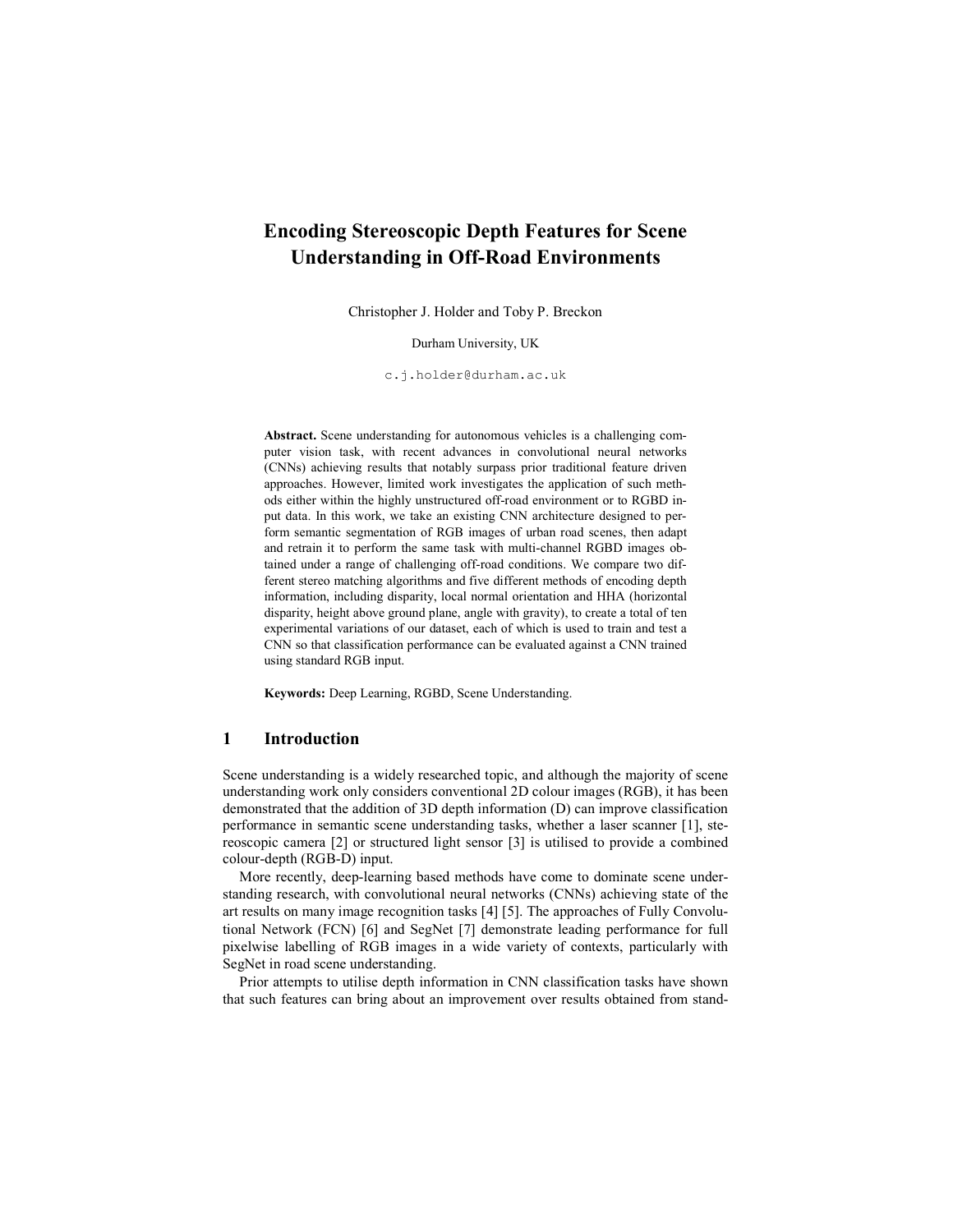ard colour images: Gupta et al. [8] encode each pixel height, orientation and disparity into a 3 channel depth image to achieve state-of-the-art RGB-D object detection results, while Pavel et al. [9] utilise Histogram of Oriented Gradients and Histogram of Oriented Depth, computed from the output of a consumer depth camera (Microsoft Kinect), to obtain competitive results in an object segmentation task.

There is, however, relatively little scene understanding work focused on the offroad environment, where distinct but visually similar classes and a lack of regular structure can pose particular problems for computer vision. The approach of Jansen et al. [10] classifies pixels using colour based features and Gaussian Mixture Models, while Manduchi et al. [1] uses a combination of features from colour imagery and 3D geometry from a laser range-finder. In [11] a CNN is used to classify off-road imagery, with promising results achieved using only scene colour.

In this work, we examine the relevance of depth information within this context. Following the work of [11], we adapt the SegNet CNN architecture [7] to take multichannel images comprising three RGB channels plus some combination of depth features ( $D_f$   $D_f$  ...  $D_f$ ) as input. Using our own stereoscopic off-road data set, we create ten different encodings and train a network to perform pixelwise classification on each.

# 2 Methodology

Our method comprises a CNN architecture that takes multiple-channel input images and outputs a single class label for every pixel. Input images consist of 3-channel RGB information combined with one or more additional channels containing some 3D information derived from stereo disparity.

#### 2.1 Network Architecture

The convolutional neural network architecture we use is nearly identical to that of SegNet, as described in [7]. We carry out minor alterations so that it can take multiple-channel images as input, and adapt the final layer to output the six classes found in our off-road scene data set.

The SegNet architecture is comprised of a symmetrical network of thirteen 'encoder' layers followed by thirteen 'decoder' layers. The encoder layers correspond to the convolution and pooling layers of the VGG16 [12] object classification network, while the decoder layers up-sample their input so that the final output from the network has the same dimensions as the input. During the encoding phase, each pooling layer down-samples its input by a factor of two and stores the location of the maximum value from each 2 x 2 pooling window. During the decoding phase, these locations are used by the corresponding up-sampling layer to populate a sparse feature map, with the convolution layers on the decoder side trained to fill the gaps. This technique facilitates full pixel-wise classification in real-time, making SegNet an ideal architecture for use in autonomous vehicle applications.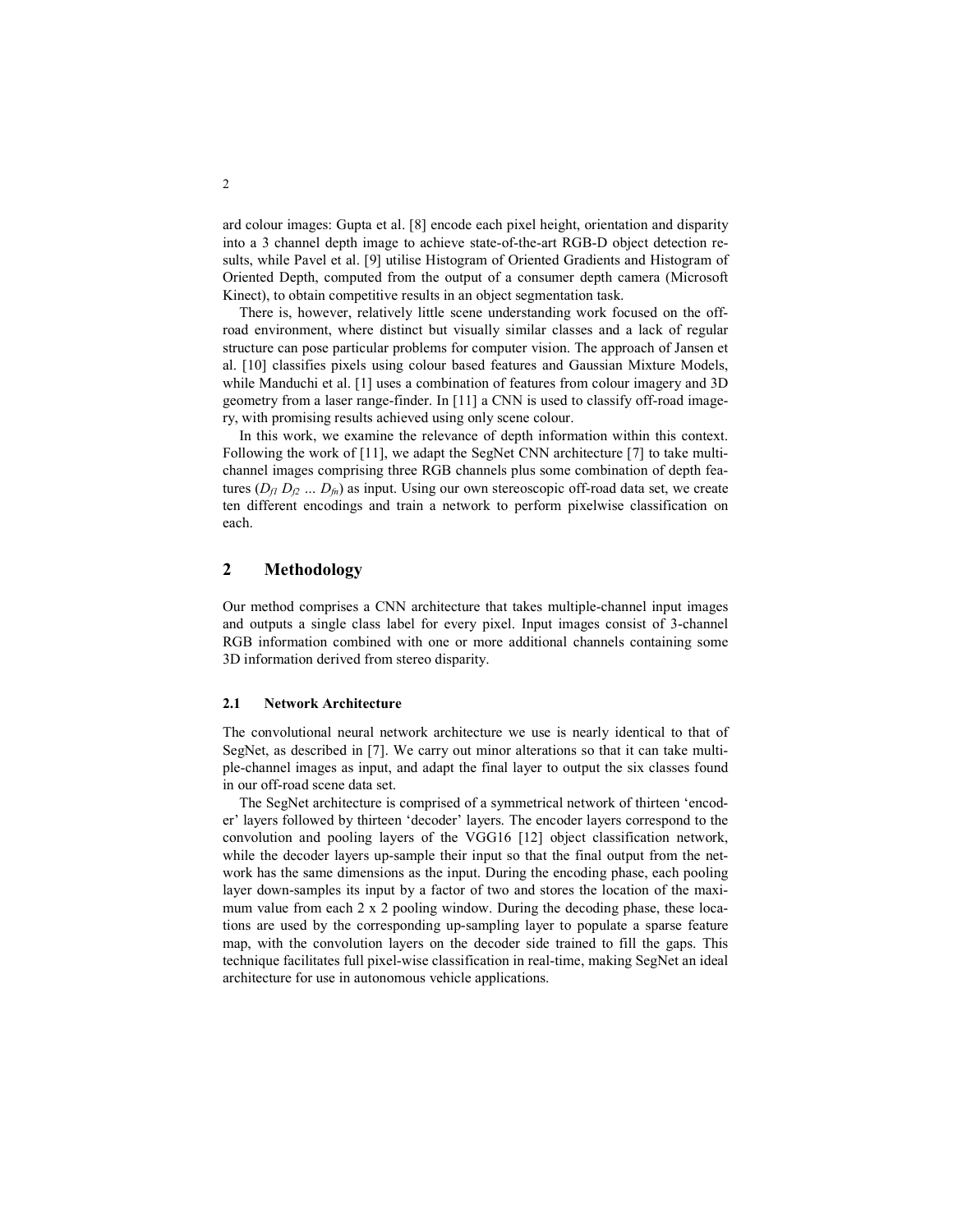For each of our input configurations, we initialise a network with randomised weights and train for 20,000 iterations, an amount empirically found to give the network ample time to achieve optimum performance. We use stochastic gradient descent (backpropagation) with a fixed learning rate of 0.001 and a momentum of 0.9, the values originally used to benchmark the SegNet architecture.

#### 2.2 Data

We train the network using our own off-road data set, using images captured by stereo camera at an off-road driving centre in England. Our images have a resolution of 480x360 with a stereo baseline of 400mm giving us good depth resolution for a considerable distance in front of the vehicle. We manually label our ground truth images, with each pixel being assigned one of six class labels:  $\{sky, water, dirt, grass, tree,$ man-made obstacle}. Ten variants of the data set are created, each with one of five combinations of RGB-D features and one of two stereo algorithms, and each set is split into 80% training and 20% testing data sets.

#### 2.3 Stereo Disparity

We compute two sets of stereo disparities, D, using Semi Global Block Matching (SGBM) [13] and Adaptive Support Weights (ASW) [14] methods, from which we also compute height above ground plane  $(H)$ , normal orientation  $(N)$  and angle with gravity  $(A)$  of each point.

Stereo disparity measures the distance, in pixels, between the horizontal position of a feature in the left and right images of a rectified stereo image pair. Our data set contains disparities of between 1 and 64 pixels, which translates to a theoretical range of between 3 metres and 200 metres in front of the camera.

SGBM is widely used in real-time applications due to its combination of accuracy and speed. The algorithm first calculates the cost for every potential disparity match, in our case using the method from [15], and then attempts to minimise a global smoothness constraint while aggregating these costs along a one-dimensional path across the image.

In the ASW method, a local support weight window is computed for each pixel taking account of colour as well as spatial proximity, so that when matching is performed, neighbouring pixels that are part of the same surface, and therefore likely to be similar in colour to the pixel being matched, are given precedence. Despite being a more computationally complex algorithm, ASW has been shown to be easily parallelizable [16], allowing for real-time performance when run on a GPU. Furthermore, ASW has been empirically shown to provide a greater level of depth texture granularity than SGBM due to its ability to account for surface edges and the absence of a global smoothness prior.

For the disparity channel included in the CNN input, we normalise each stereo depth output to 0-255 to create an 8-bit image.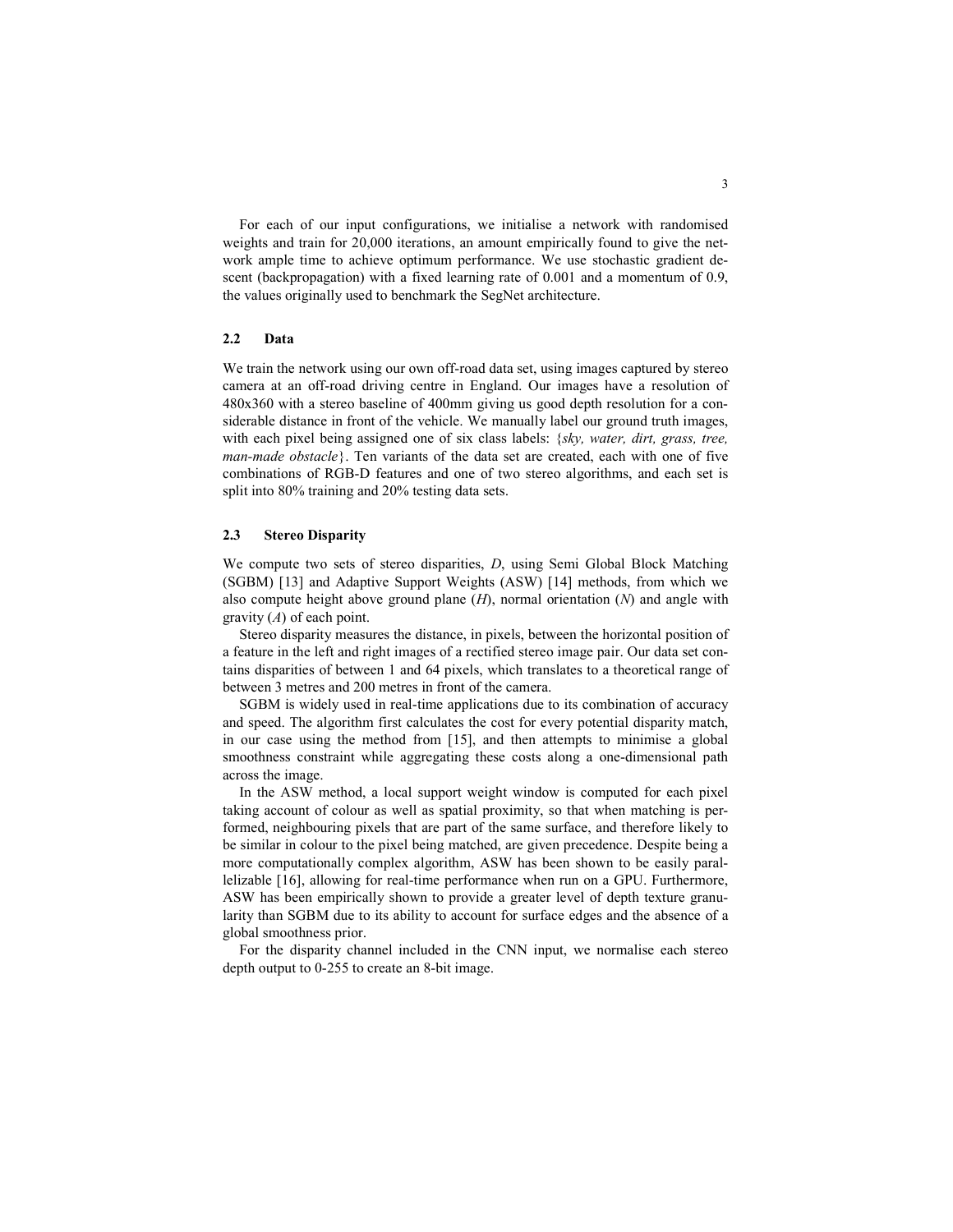

Fig. 1. Four of the methods we use to encode depth data (clockwise from top left): disparity computed using the ASW method; Height above an assumed ground plane; Surface Normal (R, G and B values represent X, Y and Z respectively); Angle with gravity.

From this disparity information, we derive three further four-channel encodings: RGBD, RGBH and RGBA; and two six-channel encodings: RGBN, with  $N_x$ ,  $N_y$ , and  $N_z$  each comprising one channel, and RGBDHA, combining disparity, height above ground plane and angle with gravity in the same manner as HHA encoding in [8]. These five encoding types combined with two stereo algorithms give us a total of ten data sets, in addition to our original RGB data set, for evaluation. Fig 1 visualises four of our depth encoding methods.

#### 2.4 Height Above Ground Plane

From each disparity map we create height map H, encoding each pixel height above an assumed ground plane. Due to the rough nature of off-road environments, fitting a ground plane, as in [8] is not reliable, so we assume a ground plane fixed relative to the camera based on the known vehicle dimensions.

Each pixel height above this plane can be calculated using the pixel disparity value and known camera parameters. We clamp this value between 0 and  $2h$ , where h is the height of the camera above the ground, then normalise to 0-255 to create an 8-bit image.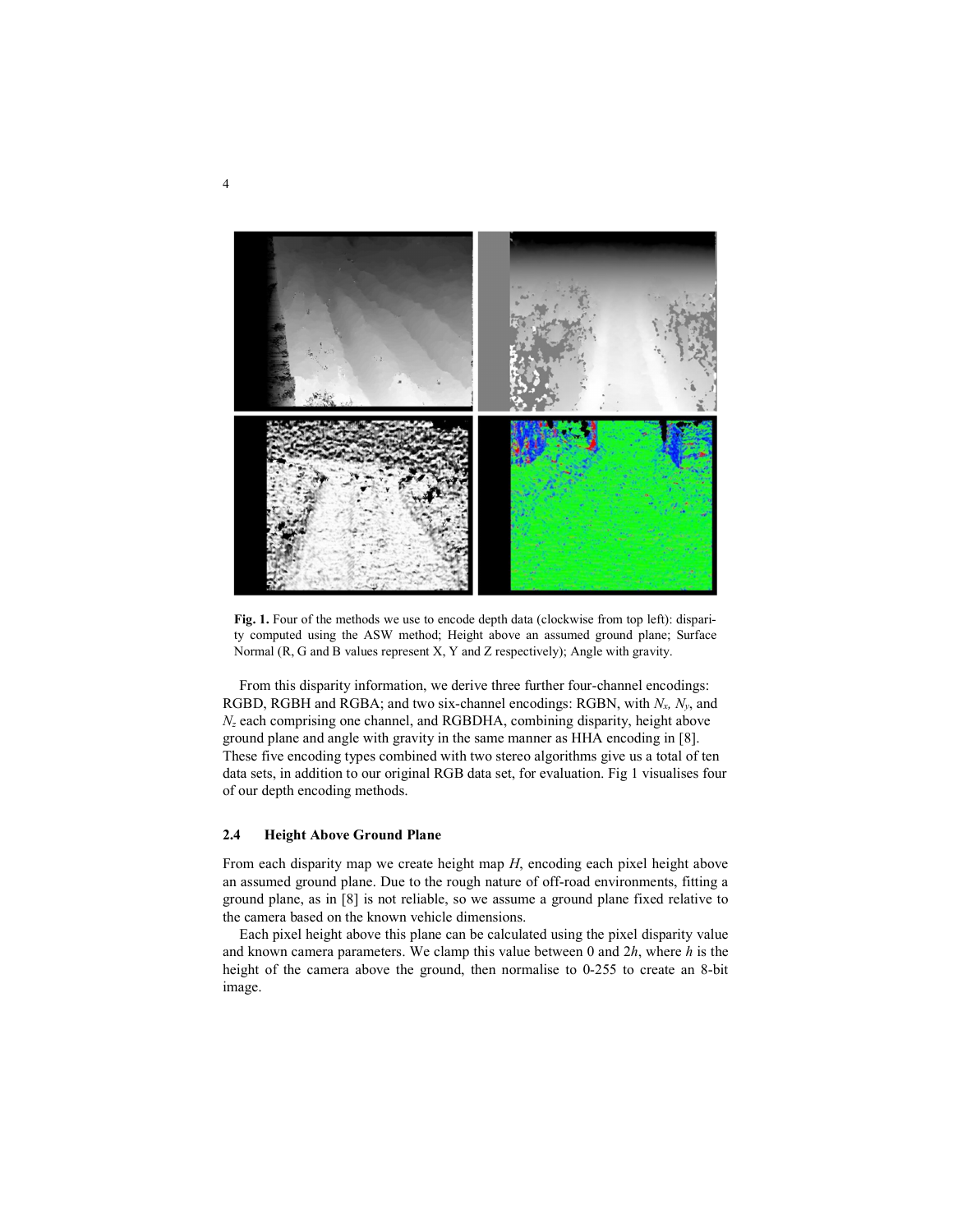#### 2.5 Normal Orientation

A normal map N encodes local orientation information at each point in an image. By calculating the 3D positions of three points surrounding each pixel, we can describe an imagined plane encompassing them, the orientation of which gives us a local normal vector. We multiply each component of this vector by 255 to create an image of three 8-bit channels encoding the normal vector  $X$ ,  $Y$  and  $Z$  values at each pixel.

### 2.6 Angle with Gravity

In [8], angle with gravity was found to be a useful feature when performing RGB-D object classification with a CNN. We compute each pixel angle with gravity,  $A$ , by comparing its normal vector with a gravity vector as in equation 1. As our data does not include vehicle orientation information and plane fitting is unreliable in the offroad environment, we assume gravity to always be  $(0, -1, 0)$  relative to the camera. Each pixel value is then multiplied by 255 to create an 8-bit image.

$$
A_{x,y} = N_{x,y} \cdot (0, -1,0) \tag{1}
$$

# 3 Evaluation

We assess our trained CNNs using the testing portion of our data set. Our primary metric for assessing classification performance is overall accuracy, defined as the number of correctly labelled pixels divided by the total number of labelled pixels in the test data. We also observe mean average precision and recall over our six classes.

| Input format      | <b>Overall Accuracy</b> | <b>Mean Average Preci-</b><br>sion | <b>Mean Average Recall</b> |
|-------------------|-------------------------|------------------------------------|----------------------------|
| RGB               | 0.87                    | 0.82                               | 0.85                       |
| RGBD (SGBM)       | 0.86                    | 0.76                               | 0.85                       |
| RGBA (SGBM)       | 0.84                    | 0.81                               | 0.78                       |
| RGBH (SGBM)       | 0.88                    | 0.84                               | 0.87                       |
| RGBN (SGBM)       | 0.83                    | 0.8                                | 0.77                       |
| RGBDHA (SGBM)     | 0.87                    | 0.86                               | 0.84                       |
| RGBD (ASW)        | 0.87                    | 0.81                               | 0.85                       |
| RGBA (ASW)        | 0.87                    | 0.88                               | 0.83                       |
| RGBH (ASW)        | 0.84                    | 0.82                               | 0.83                       |
| <b>RGBN</b> (ASW) | 0.82                    | 0.8                                | 0.8                        |
| RGBDHA (ASW)      | 0.84                    | 0.84                               | 0.79                       |

Table 1. shows the performance of each variant of input. The best performing configuration was RGBH (height above ground plane) generated from SGBM stereo disparity, achieving an overall accuracy of 0.88. This shows that height is a particularly useful feature when considering the problem of off-road classification, where several classes can be delineated fairly consistently by their vertical positions.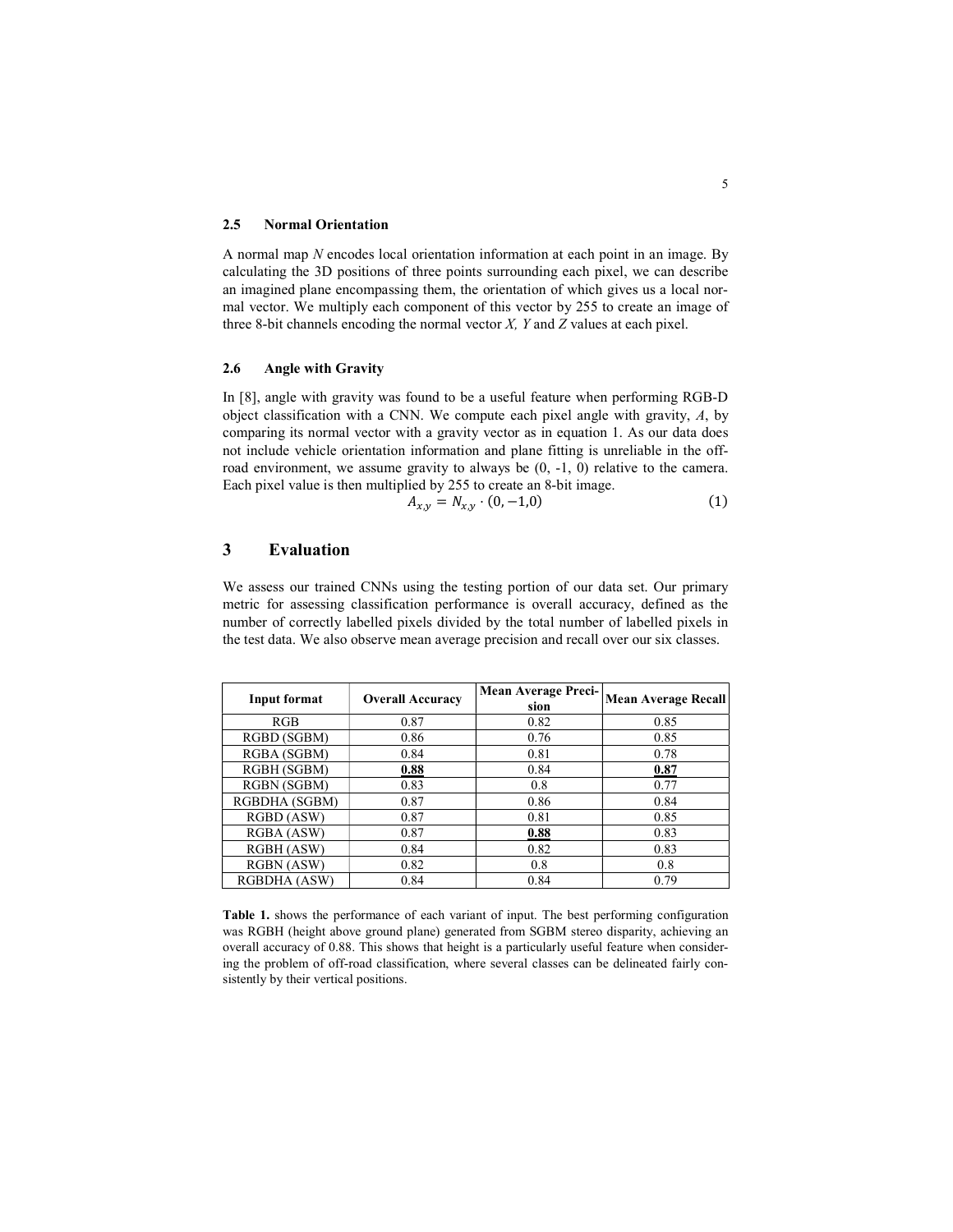

Fig. 2. CNN output labels generated from RGB input, compared to those generated with the addition of a channel encoding pixel height above ground plane (RGBH), computed using semi global block matching disparities.

Overall results obtained from ASW stereo were not as good as those from SGBM, which would seem to suggest that the additional encoded detail is of limited utility and cannot counter the adverse effects of the extra noise introduced by the lack of any smoothness constraint. The worst performing encoding with both stereo algorithms was RGBN, which re-encodes a single disparity channel as three normal orientation channels. This may indicate that the addition of extra data channels can impact the ability of the CNN to converge on an optimal configuration, as a channel containing information that is redundant or otherwise not useful effectively decreases the signal to noise ratio of the input data. Despite this, the six channel RGBDHA configuration derived from SGBM stereo, performed fairly well, with a mean average precision higher than that of the RGB benchmark, suggesting that by careful selection of the data contained within additional channels, they can prove useful, even when they contain different encodings of identical information.

Fig 2 demonstrates our CNN output, with results obtained from RGB images compared to those from SGBM RGBH images. A slightly greater amount of detail can be seen in the RGBH images, with edges appearing slightly better defined than in their RGB counterparts, however the noise present in the image containing a large body of water illustrates the inability of stereo techniques to cope with transparent or reflective surfaces, representing a key area for future work.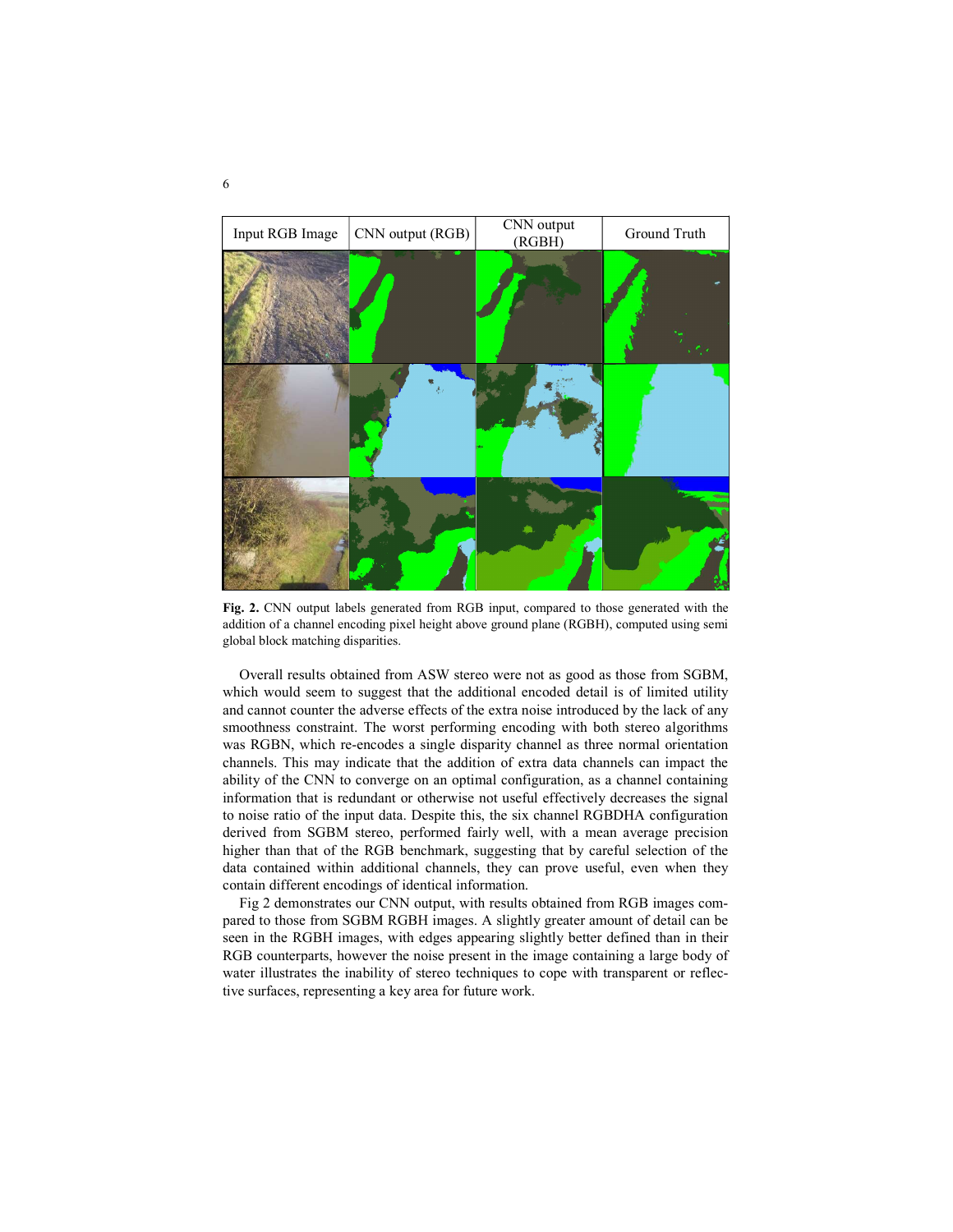## 4 Conclusions

Our results show that the additional information contained in stereo disparity can provide marginal improvement to CNN classification performance compared to standard RGB images in this particularly challenging problem of off-road scene understanding. However, careful consideration of how this information is encoded is necessary, and in our case the combination of RGB data with each pixel's height above ground plane was shown to give the best results.

The performance gains demonstrated are small, however this is mostly due to the efficacy of the existing CNN architecture at classification from conventional colour images (RGB), with results so good to begin with that it becomes ever harder to gain extra performance.

This is counter to results such as those from Gupta et al [8] and Pavel et al [9], who claim that RGBD data provides significant improvements in CNN classification performance over RGB imagery. This demonstrates that while depth information may improve CNN performance in an indoor object detection task, it is of limited utility in the more challenging off-road environment, where poorly defined class boundaries and inconsistent object shape can hamper classification accuracy.

### References

- 1. R. Manduchi, A. Castano, A. Talukder and L. Matthies, "Obstacle Detection and Terrain Classification for Autonomous Off-Road Navigation," Autonomous Robots, vol. 18, no. 1, pp. 81-102, 2005.
- 2. A. Ess, T. Mueller, H. Grabner and L. J. Van Gool, "Segmentation-Based Urban Traffic Scene Understanding.," in British Machine Vision Conference, 2009.
- 3. S. Gupta, P. Arbelaez, R. Girshick and J. Malik, "Indoor Scene Understanding with RGB-D Images: Bottom-up Segmentation, Object Detection and Semantic Segmentation," International Journal of Computer Vision, vol. 112, no. 2, pp. 133-149, 2014.
- 4. A. Krizhevsky, I. Sutskever and G. E. Hinton, "ImageNet Classification with Deep Convolutional Neural Networks," in Advances in Neural Information Processing Systems, 2012.
- 5. K. He, X. Zhang, S. Ren and J. Sun, "Deep Residual Learning for Image Recognition," arXiv:1512.03385, 2015.
- 6. J. Long, E. Shelhamer and T. Darrell, "Fully Convolutional Networks for Semantic Segmentation," in IEEE Conference on Computer Vision and Pattern Recognition, 2015.
- 7. V. Badrinarayanan, A. Handa and R. Cipolla, "SegNet: A Deep Convolutional Encoder-Decoder Architecture for Robust Semantic Pixel-Wise Labelling," arXiv:1505.07293, 2015.
- 8. S. Gupta, R. Girshick, P. Arbelaez and J. Malik, "Learning Rich Features from RGB-D Images for Object Detection and Segmentation," in European Conference on Computer Vision, 2014.
- 9. M. S. Pavel, H. Schulz and S. Behnke, "Recurrent convolutional neural networks for object-class segmentation of RGB-D video," in International Joint Conference on Neural Networks, 2015.